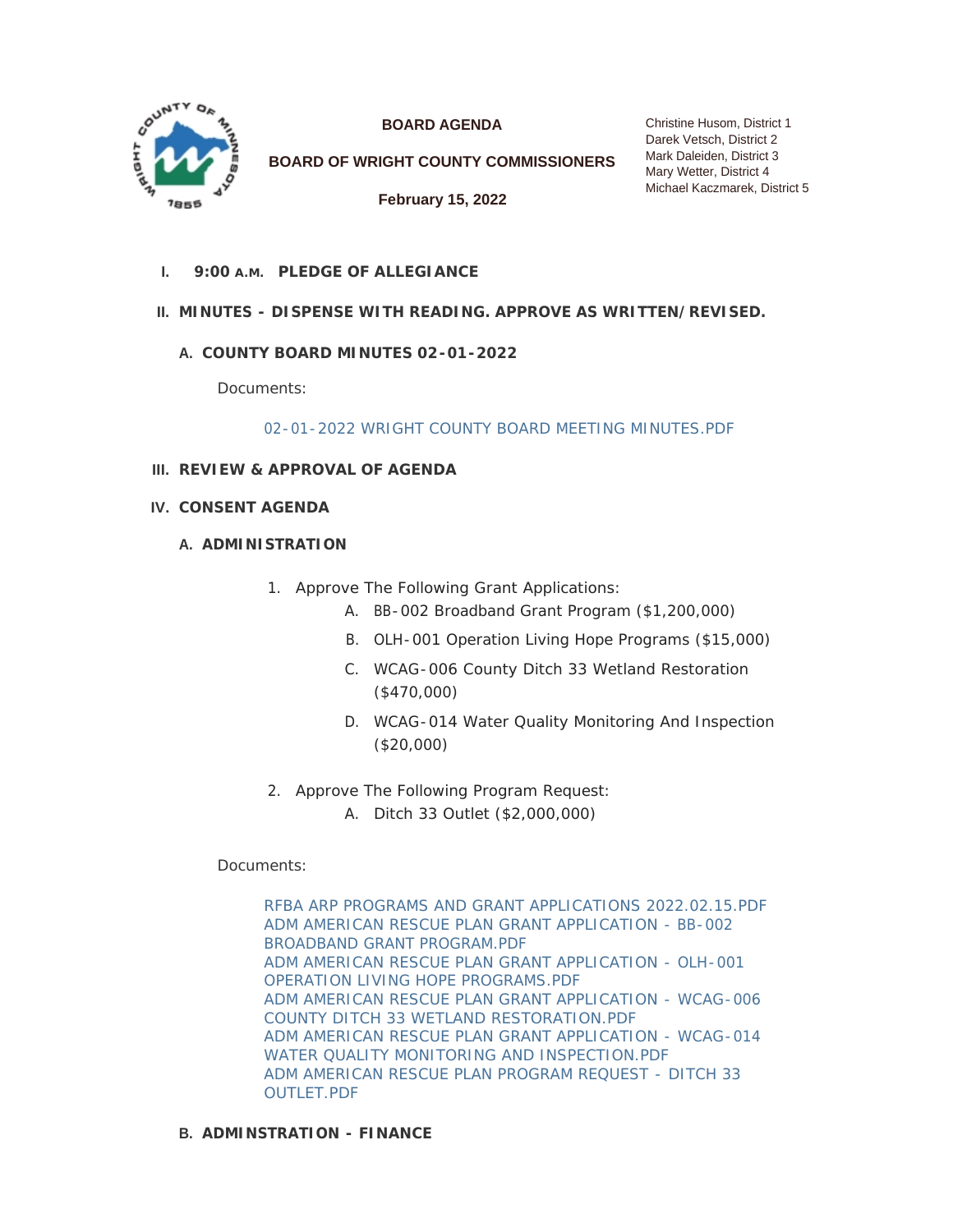- 1. Motion To Approve The List Of Restricted Amounts That Are Required By Law. To Authorize Standard Carryovers From 2021 Budget And The Carryovers Requested By Departments To The 2022 Budget
- 2. Approve The Authorization To Designate Fund Balance In The Special Revenue, Debt Service, And Capital Projects Funds According To The County's Fund Balance Policy And Accounting Standards. These Are Based On Estimates And Amounts Could Change
- 3. Motion To Approve A Reimbursement For Money Spent In Connection With UCARE Dental Clinic. A Journal Entry Will Be Processed In The Amount Of \$9,235.00 From 11-450-000-0000- 6910 Transfer Out Into 34-150-000-8216-5910 Transfer In
- 4. Motion To Approve The Reimbursement Of The American Rescue Plan Act Funds (ARP) As Follows: County ARP Funds: Approval Of County Reimbursement Of \$1,594.64 From 01-099- 493.6910 Transfer Out Into 01-100-493.5910 Transfer In As Follows: \$1,594.64 For Administrative Expenses-Staff Costs

Approval Of Use Of ARP Funds From 01-099-493-8428.6261 And 01-099-493-8415.6480

\$1,643.00 7.1 Administrative Expenses-Consultant Support \$2,645.39 1.7 Capital Investment-Customer Flow Management System

- 5. Approve Renewal Of Seasonal On-Sale Liquor License For Whispering Pines Golf Club
- 6. Authorization For The Following Budget Amendments Due To Disabled American Veterans Auxiliary Donation:

Budget Amendments For DAV Auxiliary Donation, As Follows: 01-121-000-0000-5757 \$300.00 01-121-000-0000-6411 \$300.00

This Budget Amendment Is For The 2022 Budget

- 7. Review Monthly Finance Report For December 2021
- 8. Acknowledge Warrants Issued Between January 26, 2022 And February 8, 2022

# Documents: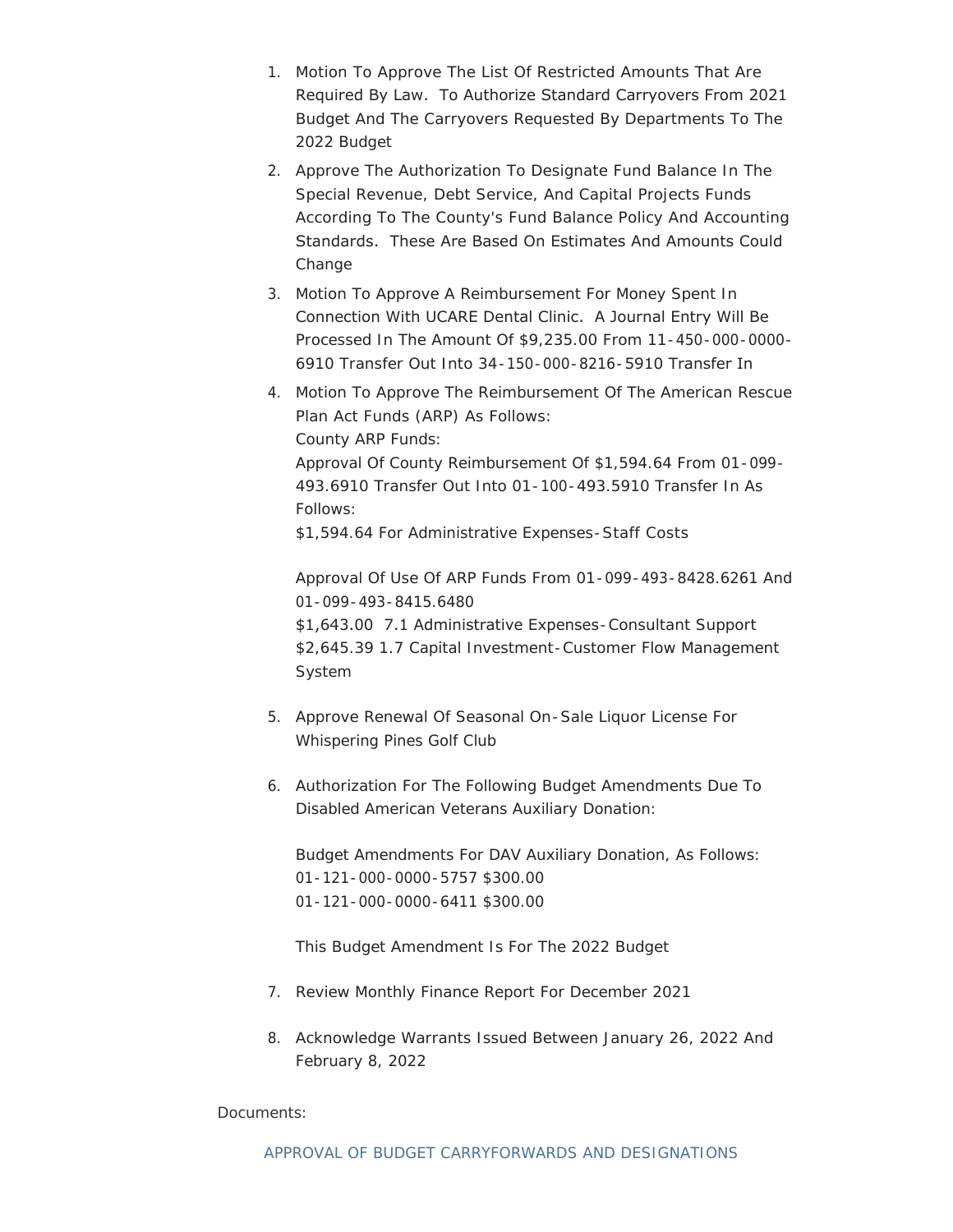RESTRICTED FUND BALANCES-FINAL.PDF [COPY OF BUDGET CARRYFORWARD RESTRICT AND ASSIGNED FUND](https://www.co.wright.mn.us/AgendaCenter/ViewFile/Item/10307?fileID=21969)  BALANCE-FINAL.PDF [RFBA - DENTAL CLINIC TRANSFER.PDF](https://www.co.wright.mn.us/AgendaCenter/ViewFile/Item/10307?fileID=22133) [RFBA - ARP FUNDS.PDF](https://www.co.wright.mn.us/AgendaCenter/ViewFile/Item/10307?fileID=22134) [RFBA - LIQUOR LICENSE RENEWAL WHISPERING PINES.PDF](https://www.co.wright.mn.us/AgendaCenter/ViewFile/Item/10307?fileID=22135) [RFBA - DAV DONATION.PDF](https://www.co.wright.mn.us/AgendaCenter/ViewFile/Item/10307?fileID=22184) [RFBA - FINANCE REPORT.PDF](https://www.co.wright.mn.us/AgendaCenter/ViewFile/Item/10307?fileID=22187) [MONTHLY DECEMBER REPORT.PDF](https://www.co.wright.mn.us/AgendaCenter/ViewFile/Item/10307?fileID=22186) [2021 FUND BALANCE COMPARISON - DECEMBER.PDF](https://www.co.wright.mn.us/AgendaCenter/ViewFile/Item/10307?fileID=22185) [RFBA - WARRANTS ISSUED.PDF](https://www.co.wright.mn.us/AgendaCenter/ViewFile/Item/10307?fileID=22183)

### **ADMINISTRATION - HUMAN RESOURCES C.**

1. Request Approval Of A Memorandum Of Understanding (MOU) Between The International Union Of Operating Engineers Local 49 And Wright County For Ten Hour Work Days For The Highway, Survey, And Parks Department Staff Members

Documents:

[BOARD REPORT MOU-10 HOUR WORK DAY LOCAL 49-FEB 2022.PDF](https://www.co.wright.mn.us/AgendaCenter/ViewFile/Item/10320?fileID=22147) [LOCAL 49-10 HOUR WORK DAY MOA-FEBRUARY 2022.PDF](https://www.co.wright.mn.us/AgendaCenter/ViewFile/Item/10320?fileID=22148)

#### **HEALTH & HUMAN SERVICES D.**

- 1. Position Replacement
	- A. Office Technician I
	- B. Office Technician II
	- C. Office Technician II
	- D. Lead Eligibility Specialist
	- E. Eligibility Specialist
	- F. Social Worker

Documents:

[2022-02-15 RFBA HHS OTI.PDF](https://www.co.wright.mn.us/AgendaCenter/ViewFile/Item/10306?fileID=22131) [2022-02-15 RFBA HHS OTII CP2.PDF](https://www.co.wright.mn.us/AgendaCenter/ViewFile/Item/10306?fileID=21899) [2022-02-15 RFBA HHS OTII AFFS.PDF](https://www.co.wright.mn.us/AgendaCenter/ViewFile/Item/10306?fileID=21905) [2022-02-15 RFBA HHS LEAD ES.PDF](https://www.co.wright.mn.us/AgendaCenter/ViewFile/Item/10306?fileID=21904) [2022-02-15 RFBA HHS ELIGIBILITY SPECIALIST AFFS OT.PDF](https://www.co.wright.mn.us/AgendaCenter/ViewFile/Item/10306?fileID=21903) [2022-02-15 RFBA HHS SW RAPID RESPONSE.PDF](https://www.co.wright.mn.us/AgendaCenter/ViewFile/Item/10306?fileID=22156)

### **HIGHWAY E.**

1. Approve Schedule For Receiving Bids For Upcoming Plant Mixed Bituminous Mixture For Highway Maintenance Activities. Schedule To Receive Bids On Thursday, March 17, 2022 At 11:00am

Documents: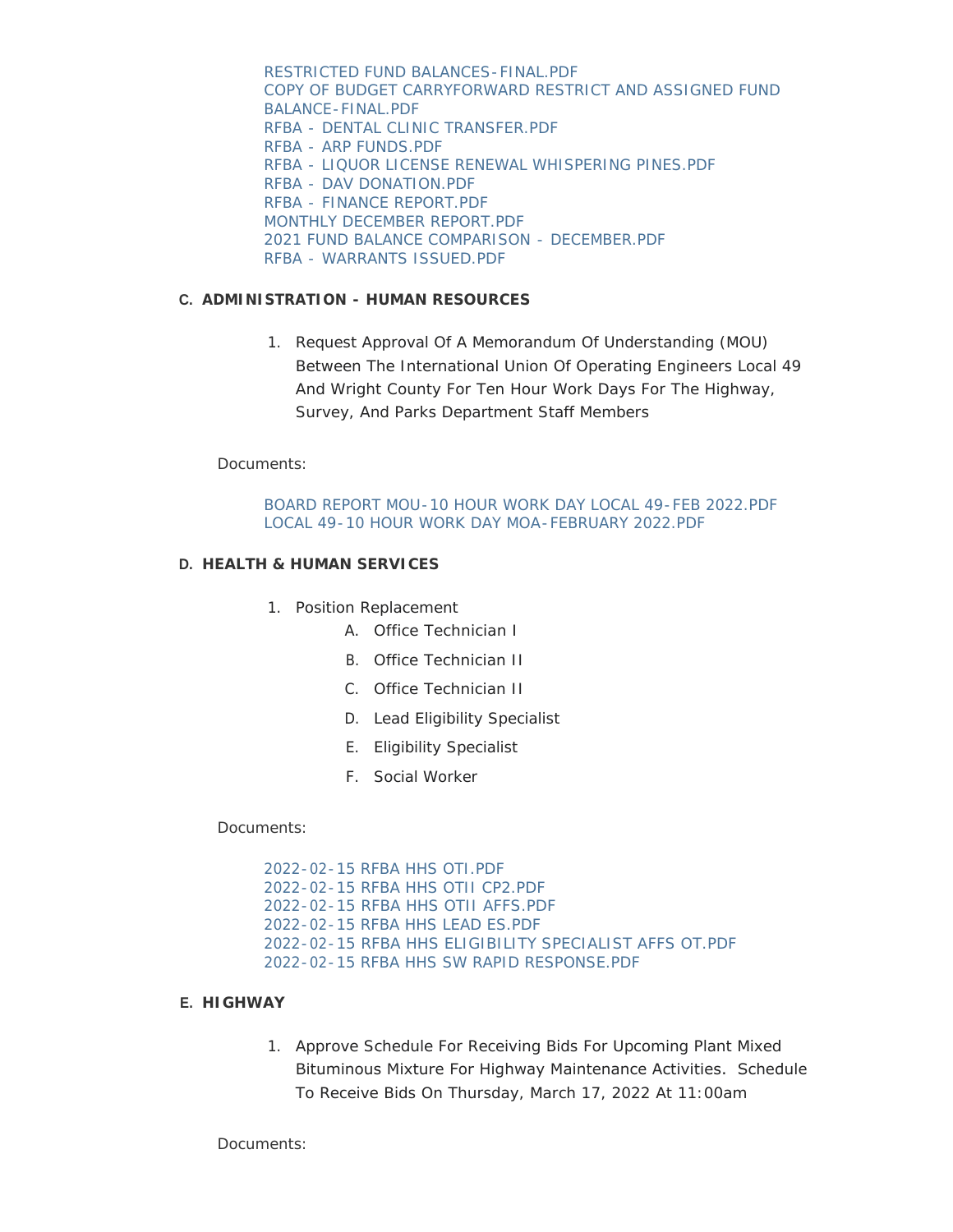### [BAR - REQUEST TO RECEIVE PLANT MIXED BITUMINOUS BIDS -](https://www.co.wright.mn.us/AgendaCenter/ViewFile/Item/10321?fileID=22149) CONSENT.PDF

### **PLANNING & ZONING F.**

1. Approval To Fill Vacated Planner Position

Documents:

[02-15 FILL PLANNER POSTIONS.PDF](https://www.co.wright.mn.us/AgendaCenter/ViewFile/Item/10325?fileID=22157)

### **SHERIFF'S OFFICE G.**

- 1. Position Backfill
	- A. One Deputy FTE
	- B. One Corrections Officer FTE
	- C. One Communication Officer FTE

Documents:

### [RFBA 02-15-2022 CA.PDF](https://www.co.wright.mn.us/AgendaCenter/ViewFile/Item/10323?fileID=22152)

### **TIMED AGENDA ITEMS V.**

### **VIRGIL HAWKINS, HIGHWAY DEPARTMENT A. 9:02 A.M.**

1. Approve Agreement No. 22-51 For The County State Aid Highway (CSAH) 37 Reconstruction Project With The City Limits Of Albertville And Otsego. Agreement No. 22-51 Outlines The Funding Participation, Construction, And Maintenance Responsibilities Between The Cities Of Albertville, Otsego, And Wright County

Documents:

[BAR - APPROVE AGREEMENT NO. 22-51 CSAH 37 PROJECT IN](https://www.co.wright.mn.us/AgendaCenter/ViewFile/Item/10322?fileID=22150)  ALBERTVILLE OTSEGO.PDF [AGREEMENT 22-51 ALBERTVILLE OTSEGO CSAH 37 PROJECT.PDF](https://www.co.wright.mn.us/AgendaCenter/ViewFile/Item/10322?fileID=22151)

### **B.** 9:06 A.M. MARC MATTICE, PARKS & RECREATION

1. Authorize Signatures And Approve Capital Improvement Project Funding For The Otsego County Park Playground Replacement

Documents:

[2\\_15\\_2022 CB RFBA PARKS AND REC.PDF](https://www.co.wright.mn.us/AgendaCenter/ViewFile/Item/10313?fileID=22013) [FLAGSHIP QUOTE.PDF](https://www.co.wright.mn.us/AgendaCenter/ViewFile/Item/10313?fileID=22014) [LSI QUOTE.PDF](https://www.co.wright.mn.us/AgendaCenter/ViewFile/Item/10313?fileID=22015) [20 OTSEGOPARK\\_WRIGHTCO 011822 LS101.PDF](https://www.co.wright.mn.us/AgendaCenter/ViewFile/Item/10313?fileID=22016)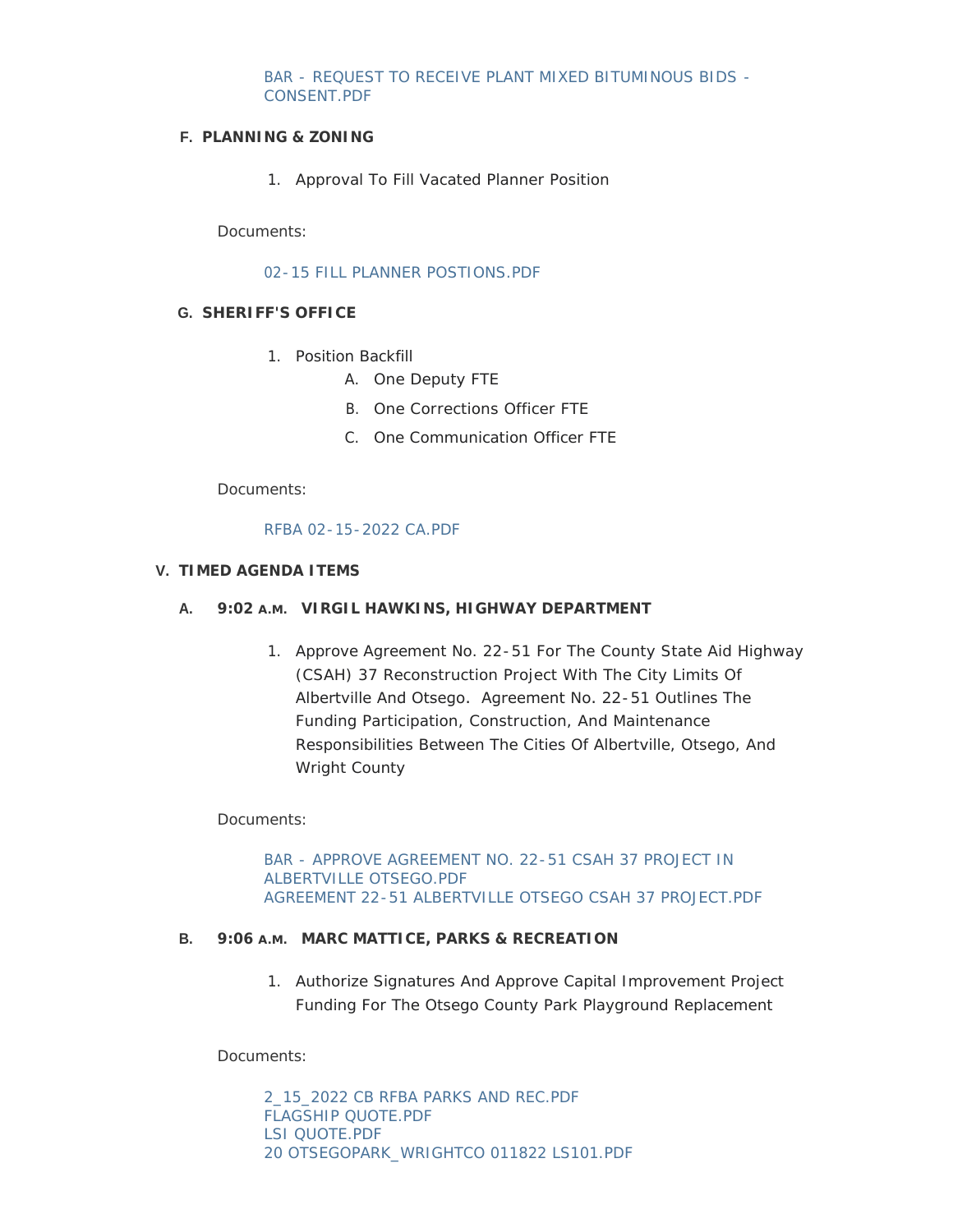# **MATT TREICHLER, SHERIFF'S OFFICE C. 9:11 A.M.**

1. Resolution To Accept The 2022-2023 Snowmobile Safety Enforcement Grant

Documents:

[RFBA 02-15-2022.PDF](https://www.co.wright.mn.us/AgendaCenter/ViewFile/Item/10324?fileID=22153) [RESOLUTION SNOWMOBILE SAFETY GRANT.PDF](https://www.co.wright.mn.us/AgendaCenter/ViewFile/Item/10324?fileID=22154) [SNOWMOBILE GRANT.PDF](https://www.co.wright.mn.us/AgendaCenter/ViewFile/Item/10324?fileID=22155)

### **MATTHEW DETJEN, AG & DRAINAGE D. 9:16 A.M.**

- 1. Approval For Repairs On Joint Ditch #15 From Station 1+00 To  $113 + 14$
- 2. Schedule A Ditch Committee Of The Whole Meeting

Documents:

[RFBA\\_JD 15 REPAIR APPROVAL\\_2\\_15\\_2022.PDF](https://www.co.wright.mn.us/AgendaCenter/ViewFile/Item/10318?fileID=22141) JD 15 REPAIR PROJECT WCA EXEMPTION NOD.PDF [FW\\_ JD 14 CLEAN OUT PROJECT.PDF](https://www.co.wright.mn.us/AgendaCenter/ViewFile/Item/10318?fileID=22143) [RFBA - DITCH COTW.PDF](https://www.co.wright.mn.us/AgendaCenter/ViewFile/Item/10318?fileID=22182)

### **E.** 9:30 A.M. PUBLIC HEARING ON THE LOCAL OPTION SALES TAX (LOST)

Documents:

[RFBA LOST PH.PDF](https://www.co.wright.mn.us/AgendaCenter/ViewFile/Item/10297?fileID=22164) [RESOLUTION.A - 2022-2032 LOST.WLIST.MAP.PDF](https://www.co.wright.mn.us/AgendaCenter/ViewFile/Item/10297?fileID=22162) [RESOLUTION.A1 - 2022-2032 LOST.WLIST.MAP.PDF](https://www.co.wright.mn.us/AgendaCenter/ViewFile/Item/10297?fileID=22163)

#### **ITEMS FOR CONSIDERATION VI.**

#### **COMMITTEE MINUTES A.**

- 1. Technology Committee (1/26/2022)
- 2. County Board Workshop (2/8/2022)

Documents:

[WRIGHT COUNTY TECHNOLOGY MEETING MINUTES 2022-01-26.PDF](https://www.co.wright.mn.us/AgendaCenter/ViewFile/Item/10311?fileID=21971) [02-08-2022 WRIGHT COUNTY BOARD WORKSHOP MINUTES.PDF](https://www.co.wright.mn.us/AgendaCenter/ViewFile/Item/10311?fileID=22179)

#### **ADMINISTRATION B.**

- 1. Energy Transition Advisory Committee Appointment
- 2. Sheriff's Office Range Ventilation Design